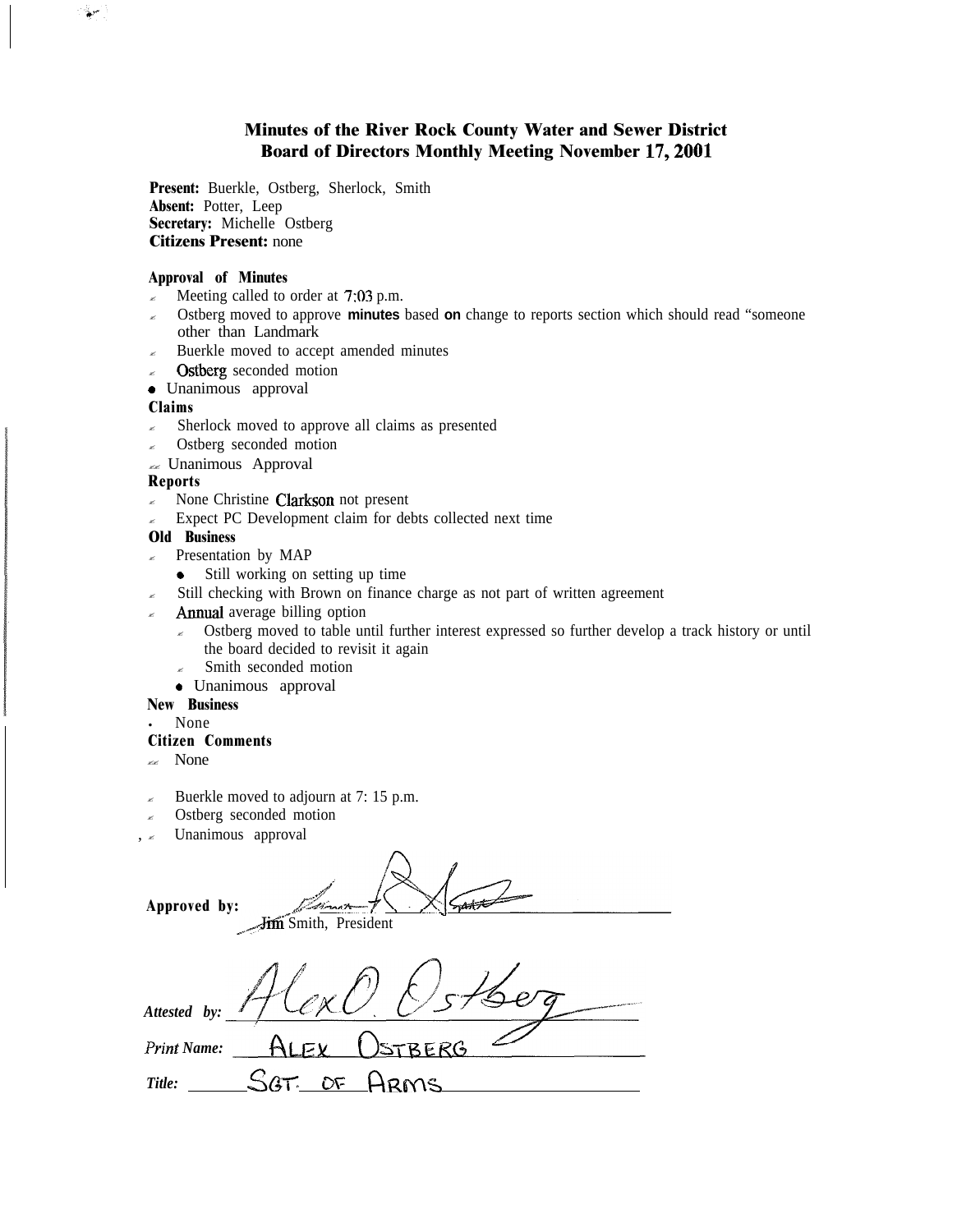## **Minutes of the River Rock County Water and Sewer District Board of Directors Monthly Meeting September 16,200l**

**Present:** Buerkle, Leep, Ostberg, Sherlock, Smith

**Absent:** Potter

**Secretary:** Michelle Ostberg

**Citizens Present:** Rhonda Decker, Steve Decker, Corby Elton, Sunny Elton, Becky Copcnhaucr, Rod Copenhauer, Matt Fry

#### **Approval of Minutes:**

- Smith called the meeting to order at 7:07 p.m.
- $\epsilon$  Smith moved Citizen Concerns and Comments to beginning of meeting

#### **Citizen Comments/Requests**

- *Citizen:* It appears that we are being double charged for the amount of water we use, once for water usage and then again for sewer usage based on the gallons of water used. We would prefer to be billed separately for a fixed sewer rate so it is independent of the amount of water used. Currently we are being billed for sewer to water our lawn. It's not a matter of how much water used rather we're being billed for something not used.
	- ? *Board Answer:* The rate for billing water and sewer was imposed by the state at the first official River Rock Water and Sewer District Board Meeting. It was basically accept the rate and agreement or it will be given to a private company to manage. The state based the rate on similar communities and expected average usage when the subdivision was at full capacity so rates wouldn't change. There is no way known yet to meter just sewer usage. There is only the ability to meter water input into the house.
- ? *Citizen:* There is no base gallon usage for sewer, it is strictly based on the amount of water used. The affordability to water our lawns is too high. In summer we have to pay sewer just to water our lawns so they stay green. Give us a base usage for sewer especially in the summer.
	- ? *Board Answer:* Have to base sewer on the amount of water used. There is no base usage for sewer because we have to generate enough money to pay the loan. This is the most expensive loan. We also do not have the nmnbers back far enough to be able to estimate a standard rate, which would meet the loan payment. The subdivision is still too new and not fully developed. Currently the remainder of the loan payment that is required beyond the amount of **funds** generated through billing is being taken out of a  $\frac{1}{2}$  million dollar bond set up by the developer according to the state agreement. The rates were voted on by the community; on the same ballot used to elect the board members.
	- ? Board will discuss setting up a base sewer charge. They will investigate the rates, feasibility, and usage amounts. If there is a proposed change it will be voted on by the community. Board will try to bring in some current figures and estimates for next meeting. Also a suggestion that you check into the rates that other communities have. The River Rock Water and Sewer rates are set up so there is no profit made.
- ? *Citizen: Why* meetings on Sunday?
	- ? *Board Answer:* Convenience for the board members since some travel during the week.
- ? *Citizen:* What are some of the specs of the system? Such as how long will it work?
	- *Board Answer:* Industry standard is a 20-year expectancy on pipes, manholes, etc. The blower expectancy is about 10 years. State did set aside reserve fimds to pay for emergencies or unexpected failures.

#### **Approval of Minutes Continued**

- Ostberg moved to approve  $\frac{8}{19/2001}$  minutes with correction on page 2, line7, to driver's license
- Smith Seconded motion
- 0 Unanimous approval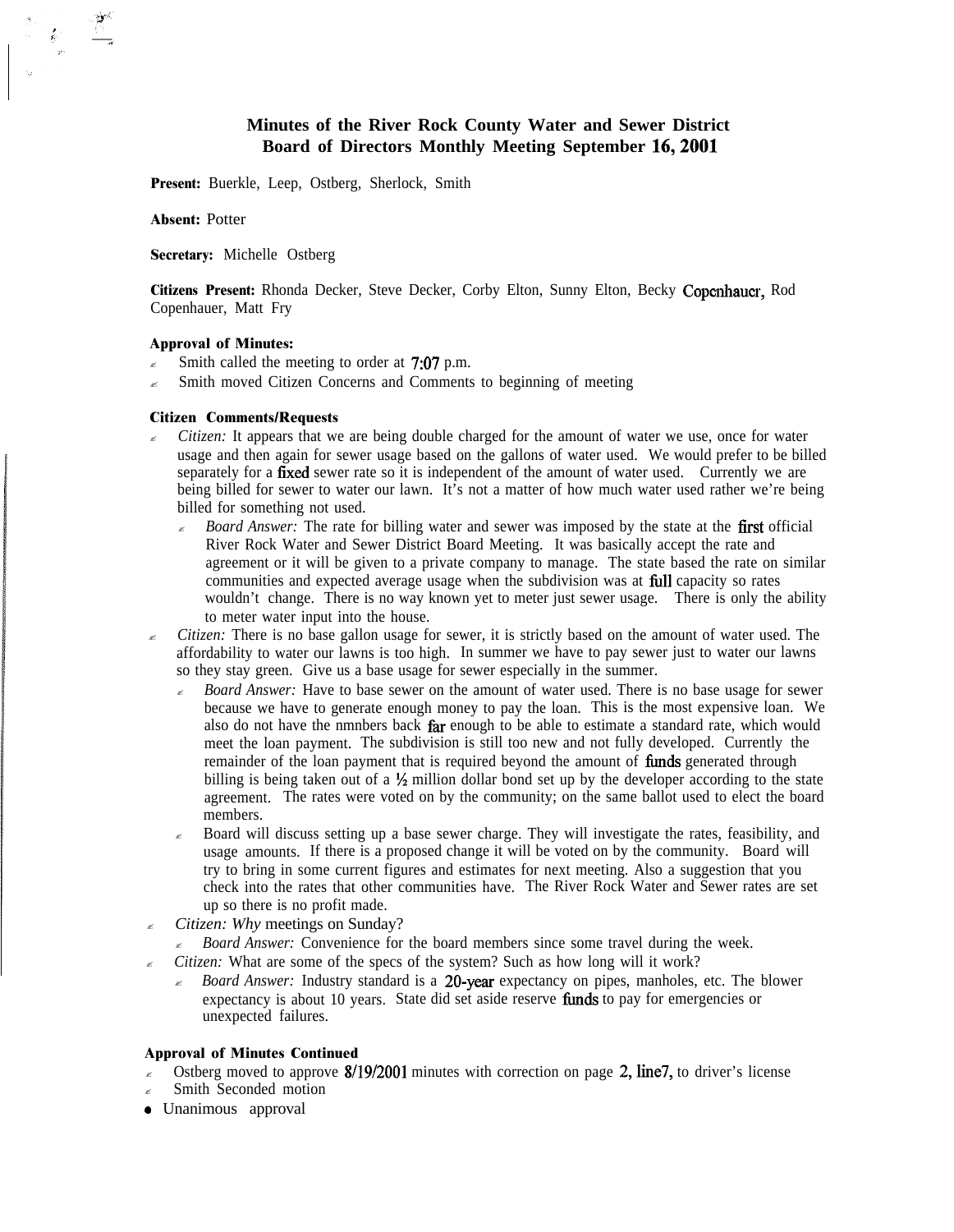#### **Claims**

- $\approx$  Discuss Water and Sewer Company payment
- $\epsilon$  Still \$6700.00 outstanding
- $\approx$  Sherlock moved to approve claims
- Ostberg Seconded motion
- $\ll$  Unanimous Approval

### **Reports (Leep)**

 $\sim$  Nothing new or exciting to report since last month

### **Old Business**

- Hiring a secretary still in works
	- $\epsilon$  Michelle Ostberg nominated to be interim secretary
	- $\approx$  Ostberg moved to table until next meeting
	- $\approx$  Smith Seconded the motion
	- ?? Unanimous approval
- Review Service Application
	- $\epsilon$  Privacy notice added
	- $\epsilon$  Accounts in landowner's name but both tenant and landowner receive bill
	- Sherlock moved to approve service application
	- $\approx$  Buerkle Seconded the motion
	- 0 Unanimous approval

### **New Business**

- $\epsilon$  Presentation MAP (reminder)
- ? Average usage bill \$78.21 and average water usage 22,350 gallons
- $\epsilon$  Cok, Wheat, Brown no mention of finance charge in agreement
	- $\epsilon$  Query to clarify
		- $\epsilon$  If in contract need to know charge
		- $\epsilon$  If not in contract needs to be added
		- $\epsilon$  Request to review at no charge since not part of agreement
- $\approx$  Next Meeting October 2 1,200 1
- $\approx$  Upon no further questions/concerns Sherlock moved to adjourn at 8:30 p.m.
	- 0 Unanimous approval

| Approved by: | Jipf Smith, President |
|--------------|-----------------------|
| Attested by: |                       |
| Print Name:  | AlerO. Es             |
| Title:       | Direct                |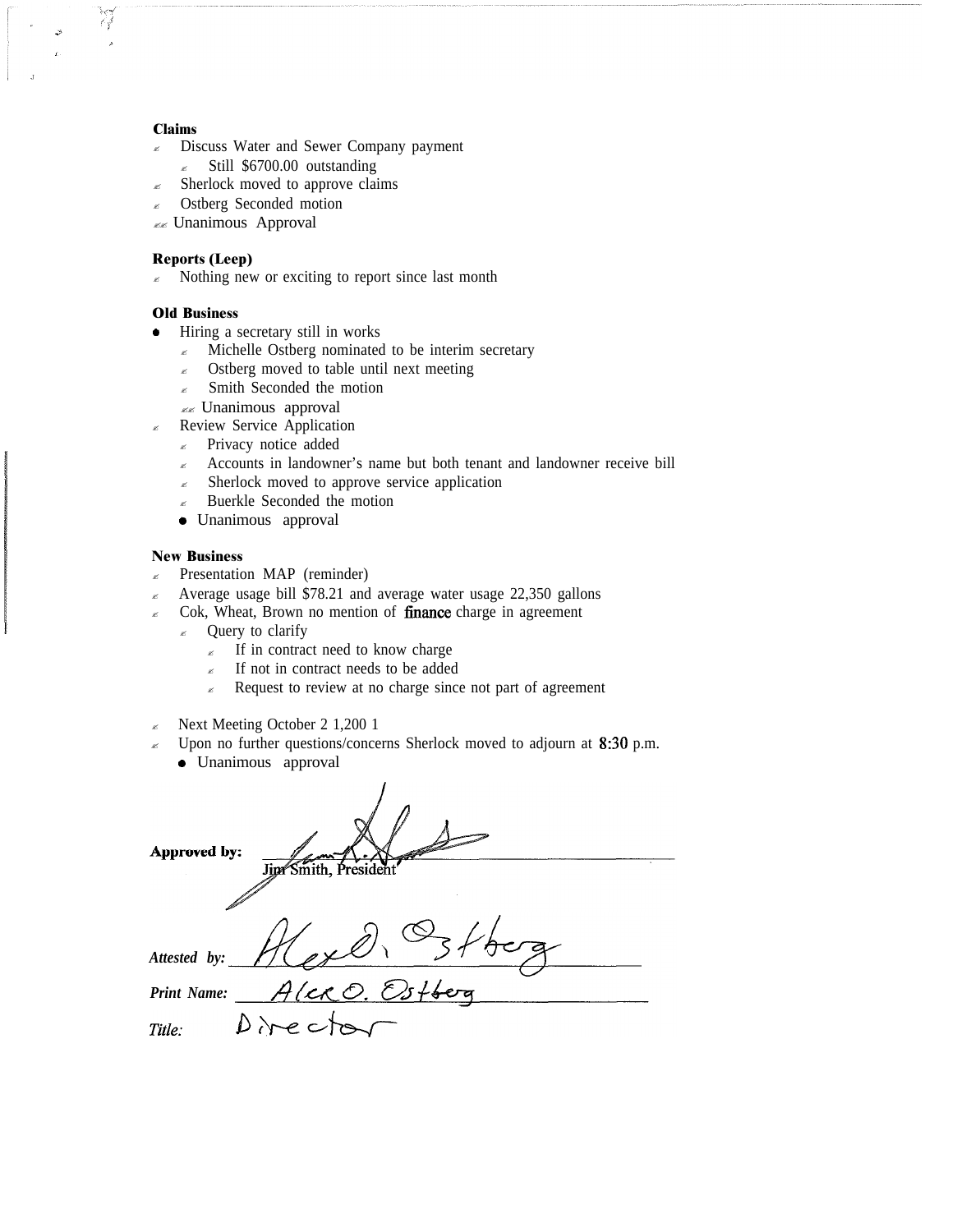## **Minutes of the River Rock County Water and Sewer District Board of Directors Monthly Meeting August 19,200l**

**Present:** Buerkle, Leep, Ostberg, Potter, Sherlock, Smith (all board members)

## **Secretary:** Michelle Ostberg

### **Approval of Minutes**

- Smith called the meeting to order at 7:07 pm
- Reviewed 7/27/2001 minutes
- Sherlock moved to correct grammatical errors on last page and approve
- Ostberg seconded the motion
- Unanimous approval of motion

### **Claims**

I

 $\Delta$ &i

- Sherlock clarified \$80.00 per month for board members
- Secretary service \$40.00 for Mrs. Sherlock
- Directors pay \$400.00
- Reviewed claim for \$171.22 to Cok, Wheat, Brown  $&$  Mcgarry
	- Clarified charge and breakdown
	- Questioned whether finance charges could be assessed
	- Decided that agreement should be reviewed
- Ostberg moved to approve all claims on the basis that finance charges are part of the agreement
- Potter seconded the motion
- Unanimous approval of motion

### **Reports**

*Operator (Report from Leep)* 

- Water system functioning normally
- Water system inspected and passed
- Start extending transmission line in next 4 to 6 weeks
- 2 wells supply water for district sufficiently therefore no need for 3 wells unless district expands
- Level of chlorination adequate (1 ppm)
	- Sodium Hypochlorite
	- 12% bleach mixed in  $3:1$  ratio of water: chlorine
- New areas developed tested and passed
- Addition of Landmark later summer

### *Clerk (Theresa Richards ill)*

- everyone current with bills
	- one person made payment arrangements
- balance checking : \$22,000.00
	- bringing in about \$14,000.00 \$17,000.00
- interest next meeting on average household usage and bill
	- Requested that Leep contact Theresa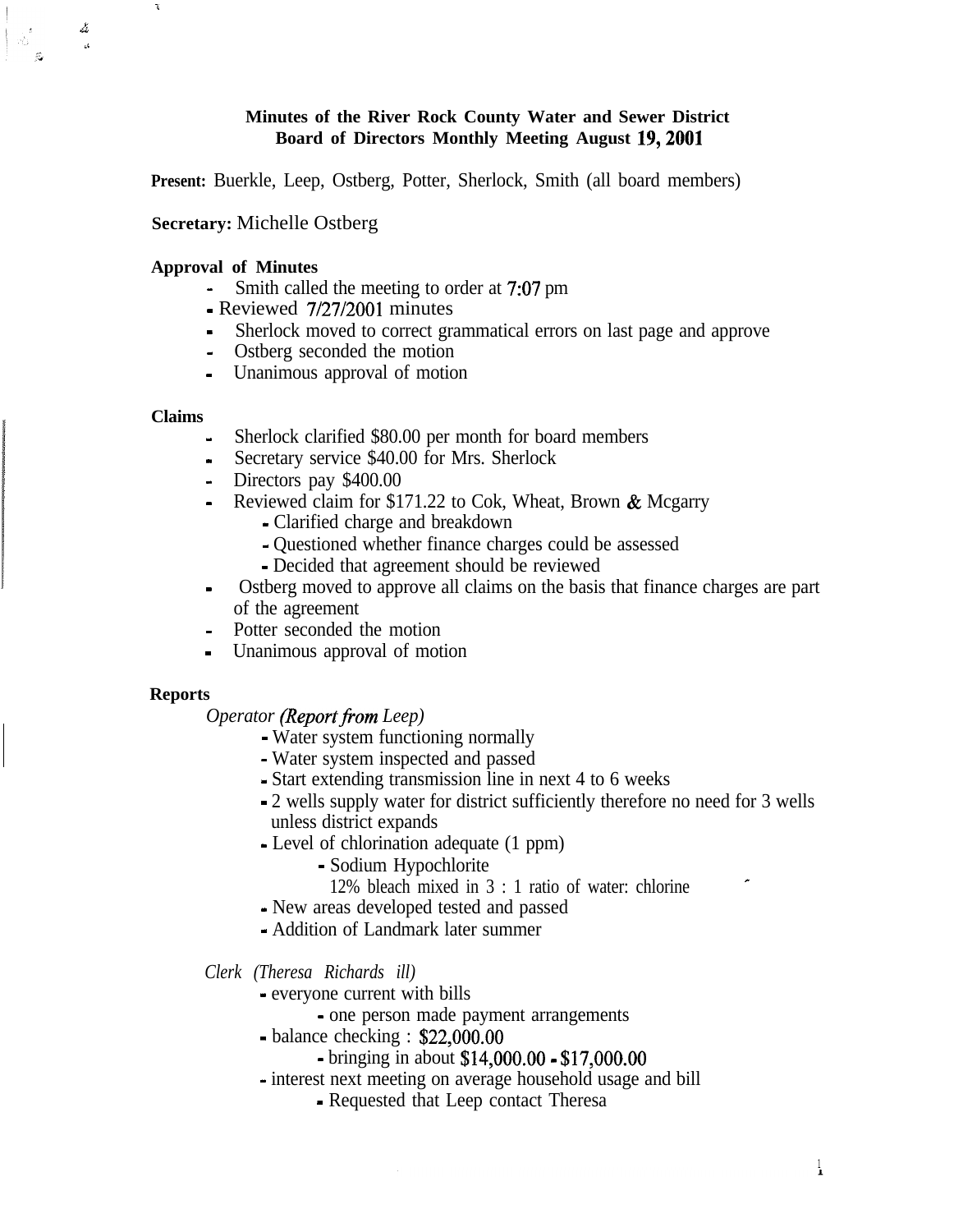### **Old Business**

 $\mathbf{r}$ 

- Talk to Brown about secretary
- Leep in contact with Kathy Norwoski regarding hiring
- Leep bring "proof ad" to next meeting

## **New Business**

- Midwest Assistance Program (no presentation this meeting, Shelly ill)
	- based **in** Northeastern Montana
	- private company which gives assistance and advice to small companies - will come to next meeting
- Review Service Application
	- Leep reviewed rules and regulations prior to creating application
	- Only way account opened is with true owner of property
	- Existing accounts may remain as they are
	- Smith introduced idea to put all accounts in owners name rather than renters
	- Discussion ensued
	- Ostberg moved to transition accounts to landowner from renters
	- Smith seconded the motion
	- Potter suggests that the board wait and see how it works out
	- Further discussion continues
	- Requested that Leep investigate the mechanics and legalities
	- Landowner get copy of bills know ultimately responsible for unpaid accounts
	- Options for billing per building
		- $-1$  meter for owner  $-1\frac{1}{2}$ " meter
		- $-1$  meter for owner and 4 meters for renters  $-3/4$ " meter
	- Unanimous approval of motion
	- Potter moved to approve service application
	- Buerkle seconded the motion
	- Ostberg amended the motion to make minor corrections
		- line 9 of agreement to read "If no, please provide information . . ."
		- add to line 7 "State of issue of driver's license"
	- Potter seconded the amendment
	- Discussion followed regarding Montana Privacy Act for personal and private information  $-$  have to disclose what info is used for  $-$  must be written/stated on application
	- Form only accessible to River Rock District Billing (privacy notice)
	- Leep bring revised form to next meeting
	- Carry
		- Amendment passed unanimously
		- Motion passed unanimously
- Reviewed Groundwater Sample Report
	- Nitrogen concentrations low
	- Provided by Western Ground Water Service (Mark Cunnane P.E., P.G.)
	- Nice level of treatment
	- **3** test wells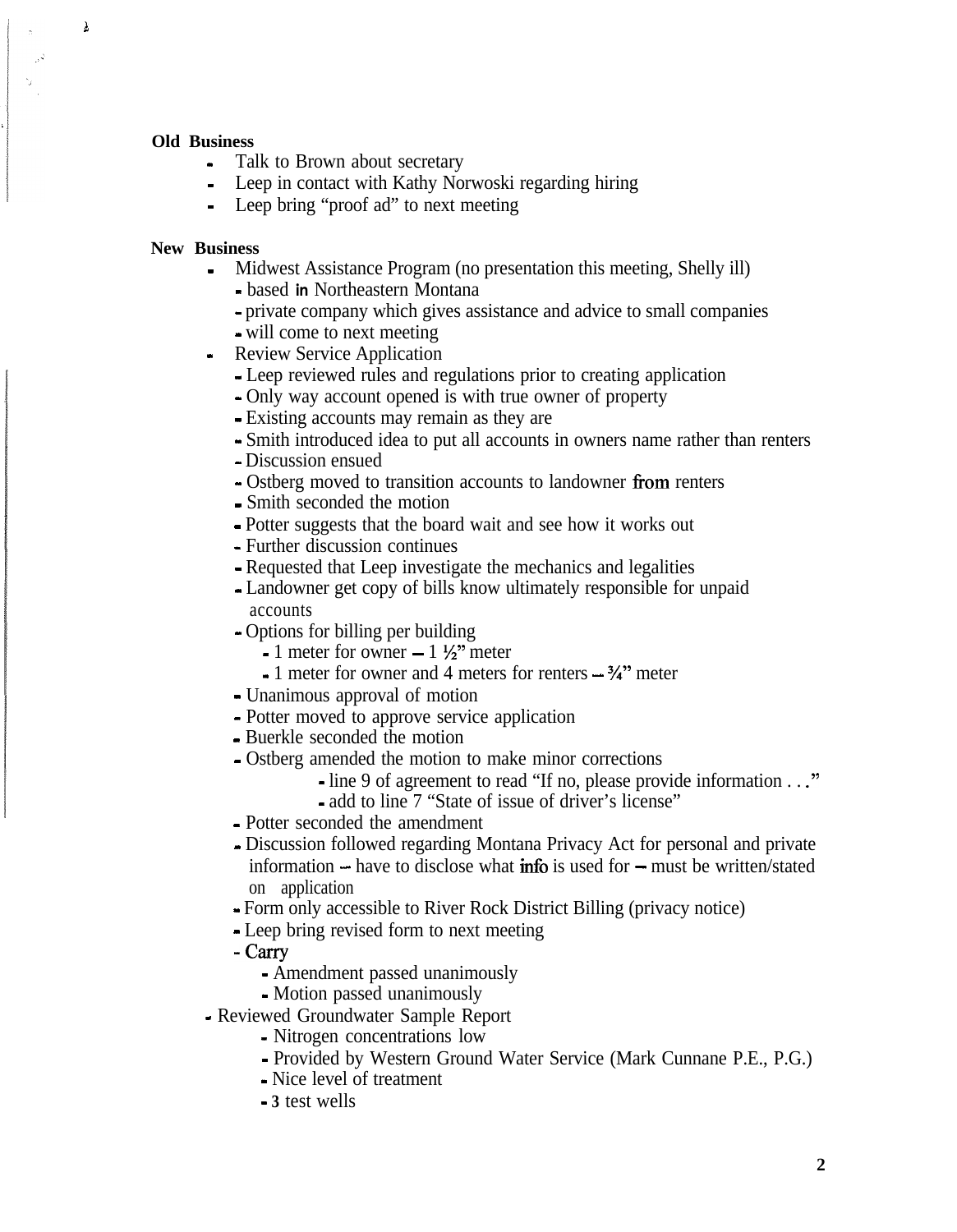- ifpossible requested another column of maximums for comparison (limits)
- Sample every quarter currently
- All data in packet handed out
- Reported to DEQ, Gallatin Health Board, and Gallatin Co. Community

# **Citizens Comments**

ÿ.

- If a question comes from a landowner written on a bill, will the billing personnel present the question to the board or make the board aware of the concern?
- If this circumstance was to occur, the question will be brought to the attention of the board members now.
- Next meeting September 16,200l
- Upon no further questions/concerns Buerkle moved to adjourn at 8:02 pm
- Unanimous approval

## **After Adjournment**

- Smith addressed money market account
	- Money market account moved into CD's except \$1000.00 needed to keep money market account open
	- Requested all board members names be listed on account
	- 50% in 1 year CD and 50% in 6 month CD to be renewed
		- interest rate changes weekly and monthly statements received

Approved by: Jim Smith, President Attested by Plex 0stboa<u></u> *Print Name: Title: J&-C--k*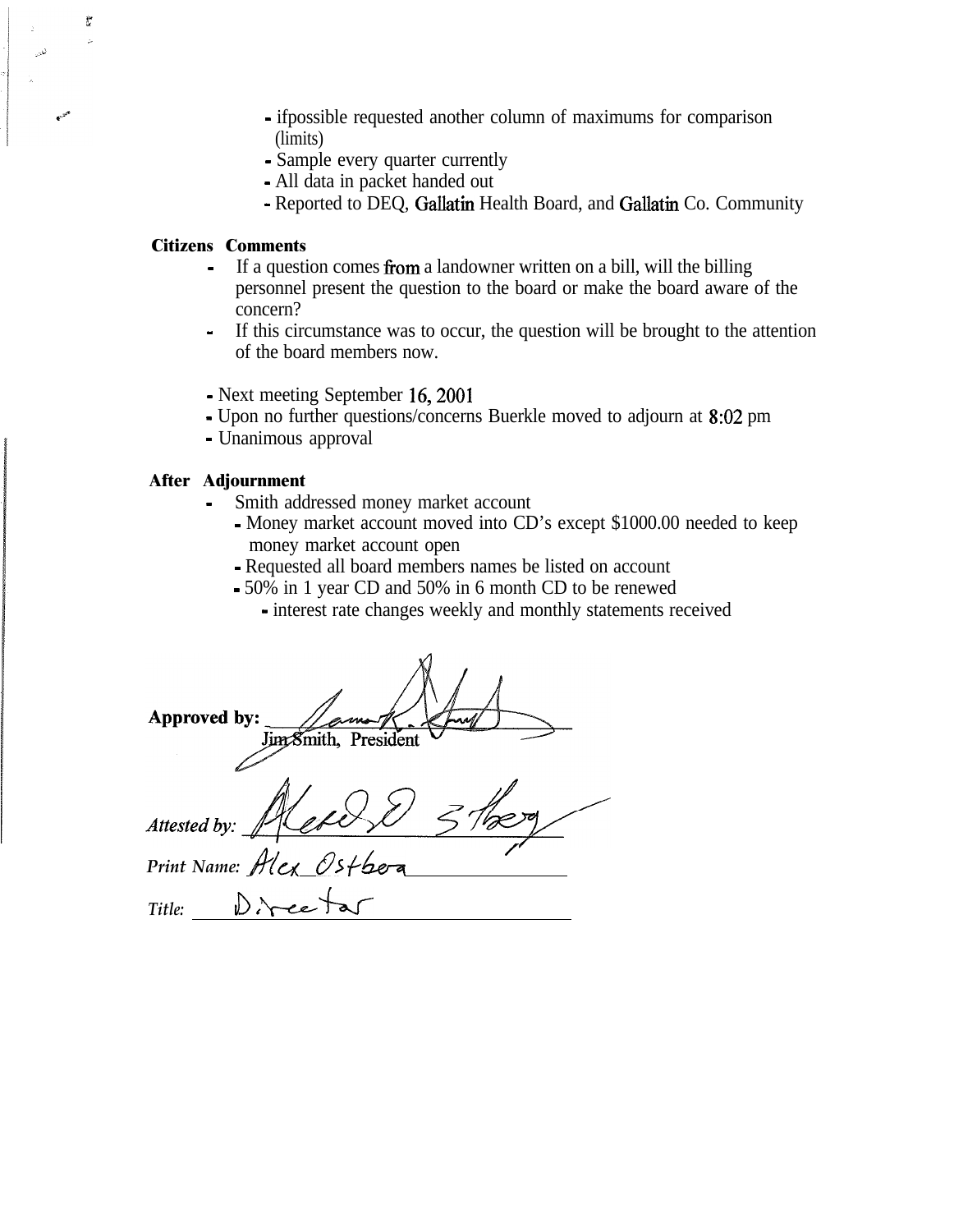# **Minutes of the River Rock County Water and Sewer District Board of Directors Monthly Meeting 7-22-01**

**Present:** Buerkle, Sherlock, Ostberg, Smith, Leep (acting as secretary as well)

**Absent:** Potter

### **Approval of Minutes**

Smith called to order at 7:07 p.m.

Buerkle moved to approve the minutes of the 6-24-01 meeting Ostberg seconded the motion Unanimous vote to approve followed

### **Claims**

^.

 $\mathbf{1}_{4}$ 

Directors reviewed receipts

Discussion of Cok, Wheat, Brown & Mcgarry bill followed

Smith moved approval of River Rock Water and Sewer Company Claim

(\$126.59)

Sherlock seconded Smith motion

Unanimous approval of Smith motion followed

- Ostberg moved approval of Cok, Wheat, Brown and Mcgarry claim (\$3,758.46)
- Ostberg motion passed 3 to 1

## **Operators Report**

- Leep gave report operations are normal Leep said he would hand out results of last groundwater sampling information before the next board meeting and review with the board if necessary. Leep mentioned that the new phase construction and will be sure to secure copies
- of the Engineers certification for the District files.
- Smith asked about the status of the Service Applications as required by the Rules and Regs
- Leep said he would have a draft by next district meeting.

### **Old Business**

- Discussion concerning secretary
- Leep mentioned there was confusion regarding legal ramifications and would continue to work with John Brown to resolve the questions. Sherlock moved that we appoint an interim secretary until the questions are answered.
- Ostberg seconded Sherlock motion
- Unanimous approval of Sherlock motion followed
- Ostberg said that his wife will perform secretaries duties at next meeting
- Ostberg also moved that the appointed secretaries should be compensated the at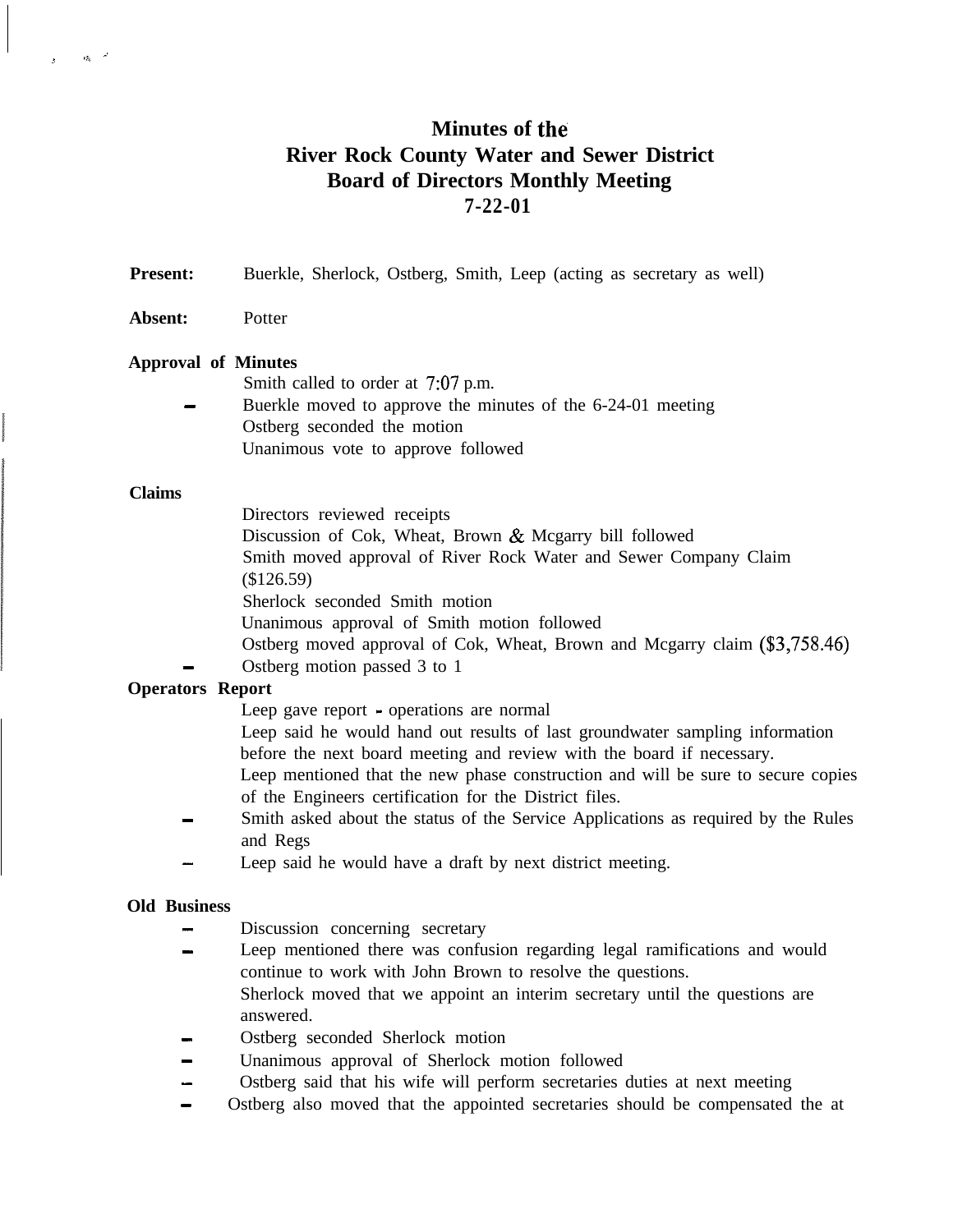the approved rate of \$40 per month and that Sherlock's wife is owed compensation for the time she performed secretarial duties.

- Buerkle seconded the Ostberg motion
- The Ostberg motion passed with three yes votes and one abstain vote
- Discussion continued on the web-site
- Ostberg has reserved a domain (www.riverrockmontana.com) for 2 years for the District but has made no further progress
- Smith suggested that the issue should be held until the Property Owners Association is up and running.
- Buerkle moved to drop the web-site issue from the Board of Directors business agendas without prejudice
- Sherlock seconded the Buerkle motion The Buerkle motion passed 3 to 1
- Discussion moved onto Reserve Funds
- Smith reported that he had met with Jim Hudack at Big Sky Western Bank and gave out a handout concerning the investment options Mr. Hudack recommended.
- Discussion continued
- Buerkle moved to invest half of the reserve account into a 6 month Certificate of Deposit and the other half be invested into a 1 year Certificate of Deposit at Big Sky Western Bank.
- Ostberg seconded Buerkle motion
- Unanimous approval of Buerkle motion followed.
- At this point, Sherlock suggested that the agenda be altered slightly to allow the presentation by Mr. Driscoll.
- Everybody agreed
- Mr. Driscoll gave his presentation (see minutes of presentation under new business)
- Following the Driscoll presentation, discussion moved onto the approval of Version 1.3 of the By-laws
- Sherlock moved approval of By-laws Ostberg seconded Sherlock motion
- Unanimous approval of Sherlock motion followed.
- Discussion moved onto the approval of the Attorney-Client agreement
- Ostberg moved to accept the Agreement Buerkle seconded Ostberg motion
- Unanimous approval of Ostberg motion followed.
- Discussion moved onto the collections of old debt
	- Leep reported on his discussion with John Brown. It is his opinion that any money that is paid on an old account should be credited to the debts due to the previous company.

The board discussed purchasing the old debts from River Rock Water and Sewer Company

- Sherlock moved to not buy the old debt and urges the previous company to begin their own collection efforts to clear this matter up as quickly as possible. Ostberg seconded Sherlock motion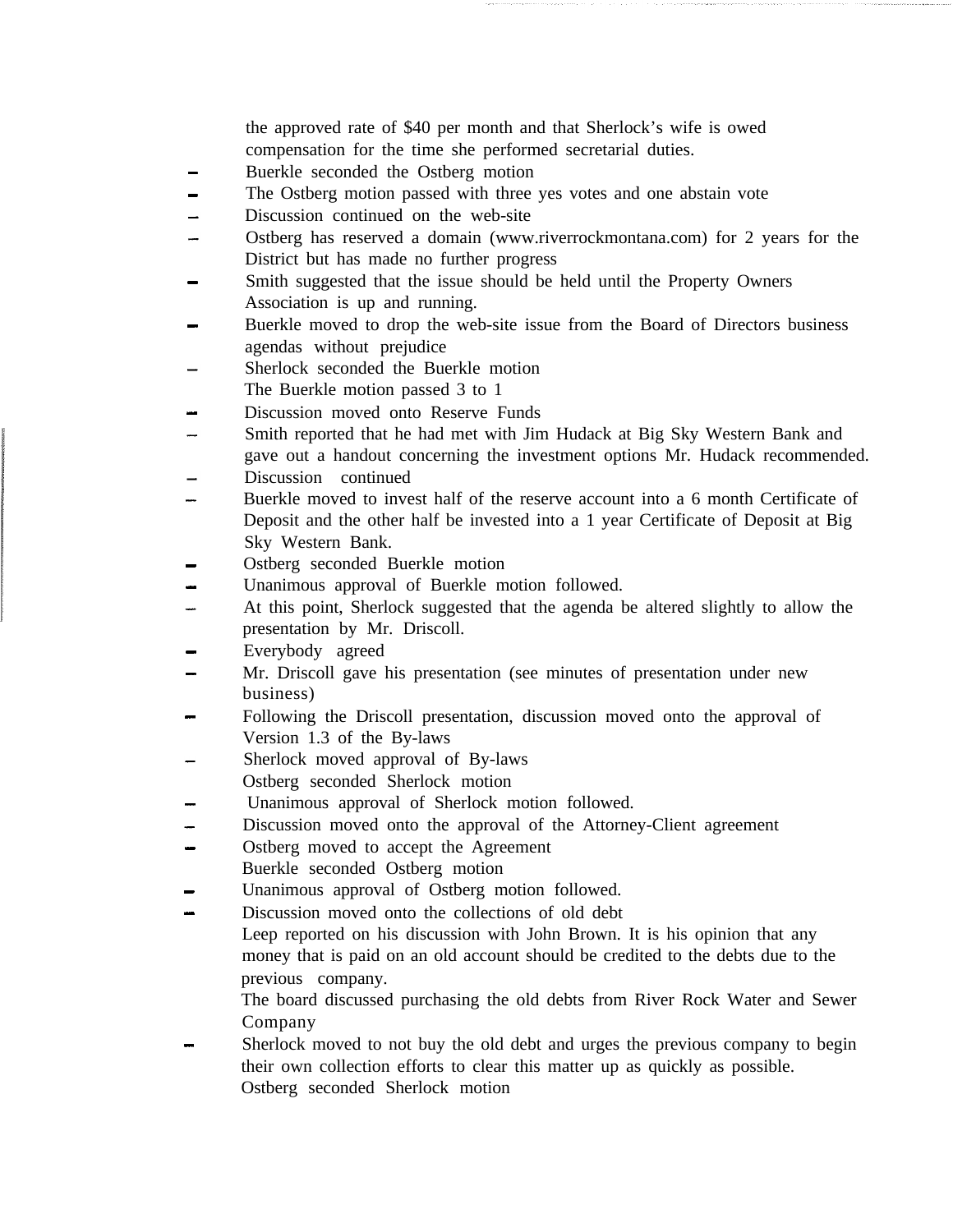Unanimous approval of Sherlock motion followed.

Discussion moved onto the pending Rules and Regulations Amendment

Leep stated that the amendment that was approved by the board in the previous meeting was not possible because it would effectively change the rates which can only be done by a vote of all of the District members.

Buerkle moved that the pending Rules and Regulations Amendment be canceled and dropped from the business of the District due to in-proper procedure.

Ostberg seconded Buerkle motion

<sup>1</sup> Jnanimous approval of Ruerkle motion followed.

Leep handed out keys to District Facilities and explained that the District **now has** a fire proof safe

Board directed that the Blower building should be kept locked at all times. Leep explained the insurance needs of the District are currently met and that the previous company is currently putting all of the District insurance policies under a separate issuance.

### **New Business**

 $\label{eq:2.1} \omega_{\rm c}=-\sqrt{\omega_{\rm c}-\frac{y_{\rm c}}{2}}$ 

Ed Driscoll with Hauge Water Systems gave a presentation on how his system is able to remove chlorine as well as hardness out of the water. He thought this would be beneficial for the residents of River Rock to know since permanent chlorine would be occurring early in August. He also mentioned that his system removes hardness more efficiently than other systems and this can effect the performance of the waste water system.

Leep concurred that the mount of salts in the waste water can effect the sewage system and that the District should encourage users to install efficient systems.

- The District will be sending letters concerning the chlorine system and will mention that efficient water treatment systems should be used.
- Following the remainder of Old Business, Ostberg moved to adjourn. Sherlock seconded Qstberg motion.

Approved by: Jim Smith, President

Attested by: Print Name: Sharold Baer. Title: $\mu$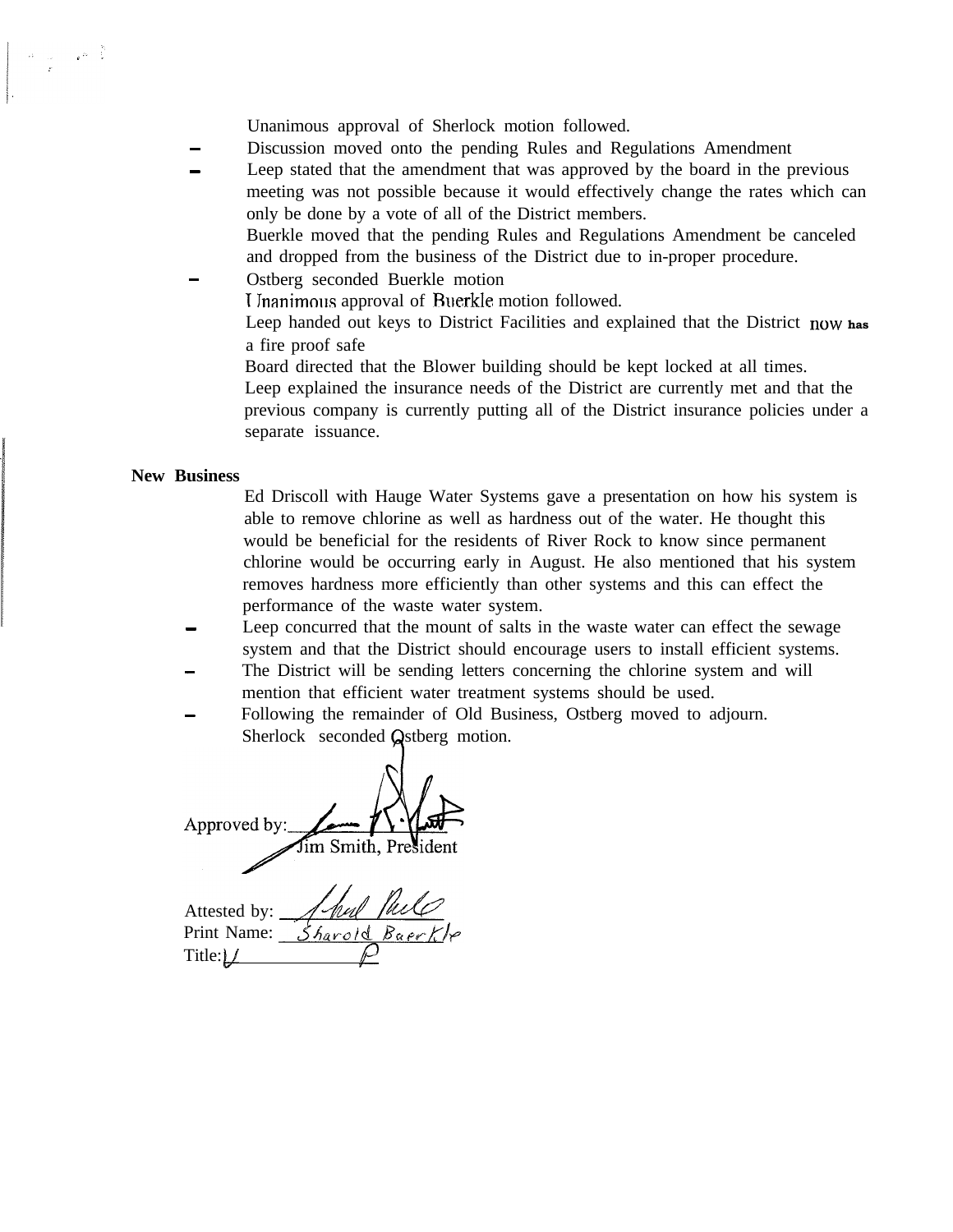

# **Minutes of the River Rock County Water and Sewer District Board of Directors Monthly Meeting**  $6 - 24 - 01$

Present: Bucrkle, Sherlock, Ostberg, Leep (acting as secretary as well)

Absent: Smith, Potter

## **Approval of Minutes**

- Buerkle (vice-president) called to order at 7:10 p.m.
- Sherlock moved to approve the minute of the 5-24-01 meeting
- Ostberg seconded the motion
- Unanimous vote to approve followed

## **Old Business**

Bucrklc apcned discussion concerning secretary

Leep suggested he and Barb coordinate with Smith concerning advertising for secretary position

Sherlock moved that the Secretary bc paid 50% of the directors pay unless statutes say otherwise

Ostberg seconded Sherlock motion

Unanimous approval of Sherlock motion followed

Secretary issue is to be kept under Old Business

Buerkle queried Ostberg about web-site possibilities

Ostberg had no further info at this time

Buerkle directed to kccy the web-site under Old Business

Buerkle opened discussion of the Reserve Account

Leep and Buerkle discussed the issue and decided to wait for a meeting when all

five Board Members arc present. The issue is tabled until that time.

Sherlock queried Leep about the status of the Version 1.3 By-laws.

I eep said he would check into it and bring the new version tot he next meeting

# **Operators Report**

Leep gave report - operations are normal

Leep asked the Board to consider letting Ed Driscoll give a brief presentation on a certain brand of water softener that also removes chlorine and is easier on the

waste water system

Ostberg moved to schedule Driscoll for the next meeting

Sherlock seconded Ostberg motion

Unanimous approval of Ostberg motion followed

Ostberg then moved that Driscoll be given 15 minutes max.

Sherlock seconded Ostberg motion

Unanimous approval of Ostberg motion followed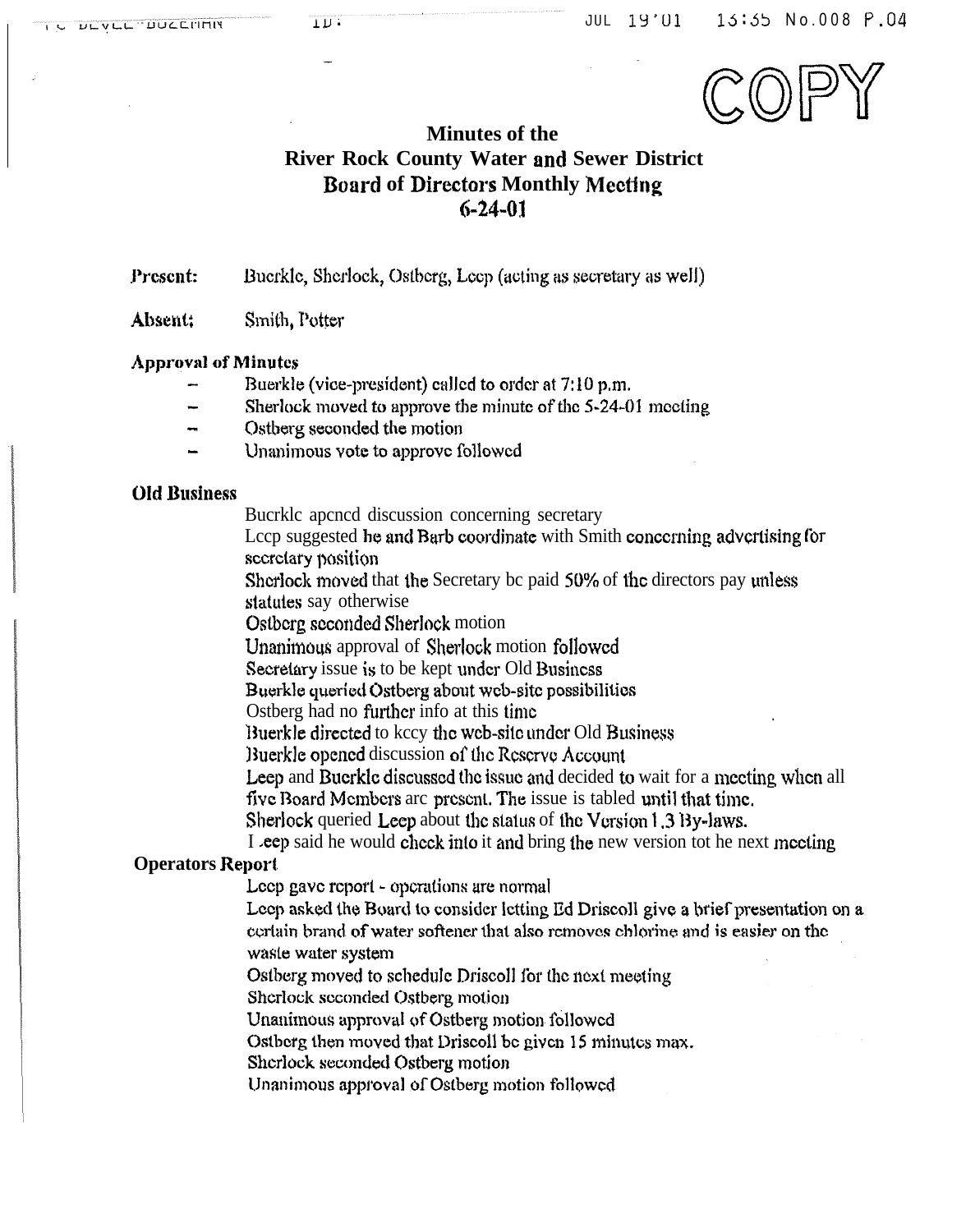Leep also recommended that the Mitl-West Assistance Representative be given time to make a presentation

Sherlock moved to schedule  $MAP$  for the next meeting and limit the time to 15 minutes

Ostberg seconded Sherlock motion

Unanimous approval of Sherlock motion followed

Theresa gave a brief report on accounts and billing with a handout

# **New Business**

- Past due accounts were discussed at length by all members
- The Board requested that Loop call Brown and ask about whose responsibility it is to collect old debts due lo River Rock Waler and Sewer Company
- Leep said he would do that and report at the next meeting Further discussion about late payments occurred
- A thorough review of the section pertaining to delinquent accounts occurred
- Ostberg moved to amend the rules and regs to increase the late fee penalties in order to get peoples attention before having to turn them off (min. \$10.00 or 10%) of bill whichever is greater
- The motioned died for lack of a second
- Sherlock moved that the late fee should be \$5 min or 10% whichever is greater
- Ostberg seconded Sherlock motion
- No further discussion ensued
- Unanimous approval of Sherlock motion followed
- Ostberg moved that the Hoard members paychecks for the previous a months be issued by  $3$  p.m. on  $6-25-01$ .
- Ostberg moved to create a slush fund with Potters money
- Ostberg then amended his motion to include a thank you to Potter
- Sherlock scconded Ostberg motion and amendment
- Unanimous approval of Ostberg amended motion followed
- Discussion followed about how claims are to be handled at Board meetings in the future
- It was decided that claims must be presented to the Secretary prior to the meeting and the claims will be handled at the beginning of the meetings
- Sherlock moved that the \$1000.00 that Valley Meadows funded to the district account be reimbursed
- Ostberg seconded Sherlock motion
- Unanimous approval of Sherlock motion followed
- Sherlock requested a copy of the insurance policy
- Ostberg moved to adjourn  $\overline{ }$
- Sherlock seconded  $\overline{\phantom{0}}$ Moeting was adjourned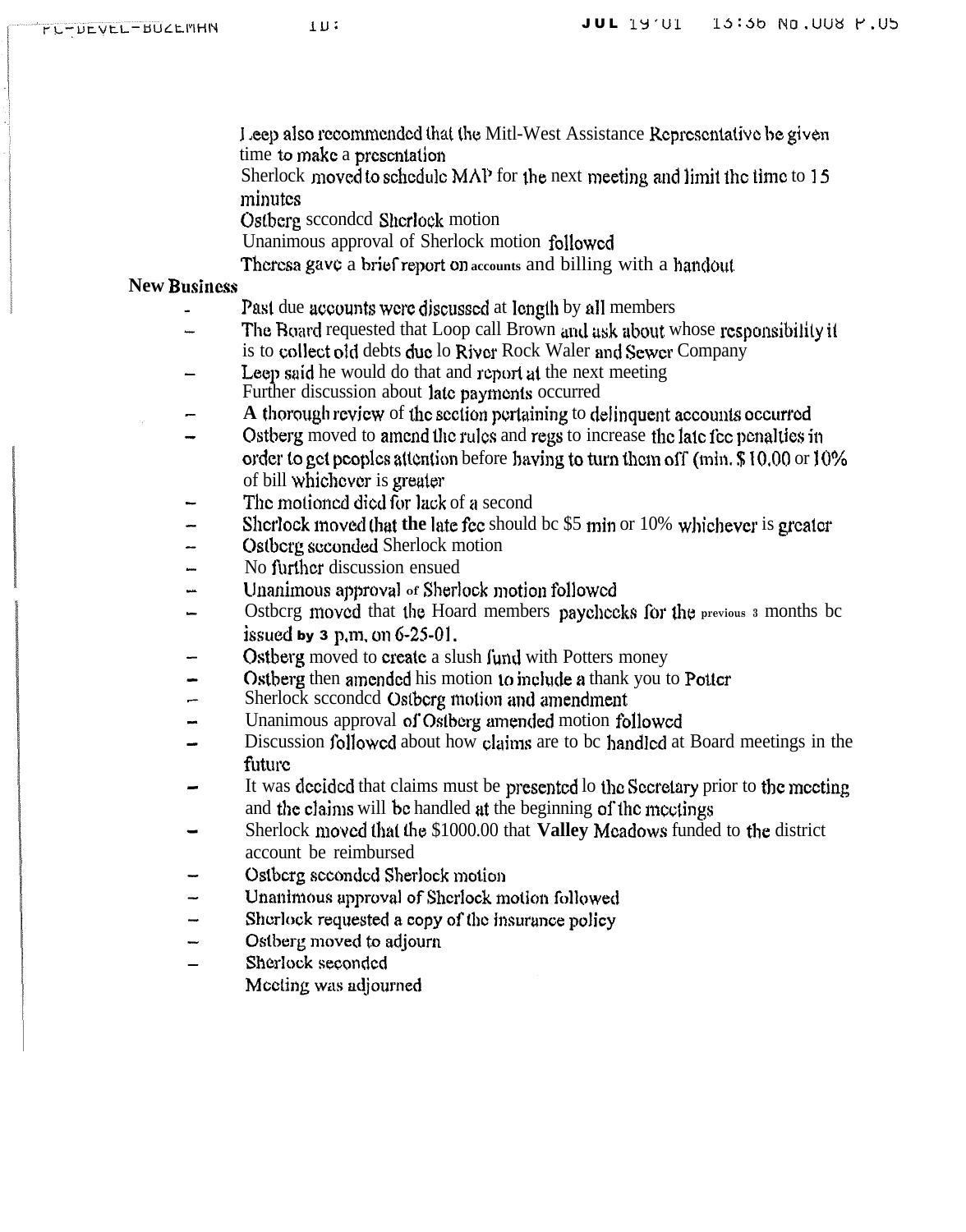**JUL 19'01** 15:54 No .008 P.02



Minutes of the River Rock Water Board Meeting, 5-24-01

Present: Smith, Sherlock, Buerkle, Brown, Ostberg, Potter (who arrived late) And Christy Sherlock (acting Secretary). Absent: Leep

Smith called the meeting to order at approximately 7:15 P.M.

# Old Business:

1) Smith mentioned that he attended part of the closing. Some discussion followed.

2) Brown introduced version 1.2 of the River Rock Water District By-laws. A necessity of a Vice-President was discussed as well as the amendment of the Sergeant at Arms. Sherlock motioned for approval of the By-laws barring any misspellings. Ostberg made a 2nd. A unanimous vote for approval followed.

3) Ostberg motioned for Buerkle for Vice-President. Sherlock made a 2nd. A unanimous vote for approval followed.

4) AU financial duties were tabled until next- meeting as Leep was not present.

5) A new meeting time was brought up for discussion. Buerkle motioned for the 3rd Sunday of every month at 7:00 P.M. to he the meeting time, Sherlock made a 2nd. A unanimous approval followed.

6) The subject of a new Board Secretary was discussed. It was decided that more information, was needed and therefore the matter was tabled until the next meeting when the current Secretary can be there to discuss the details involved with the job. Ostberg motioned for the subject to be tabled until the next meeting. Buerkle made a 2nd A unanimous vote followed.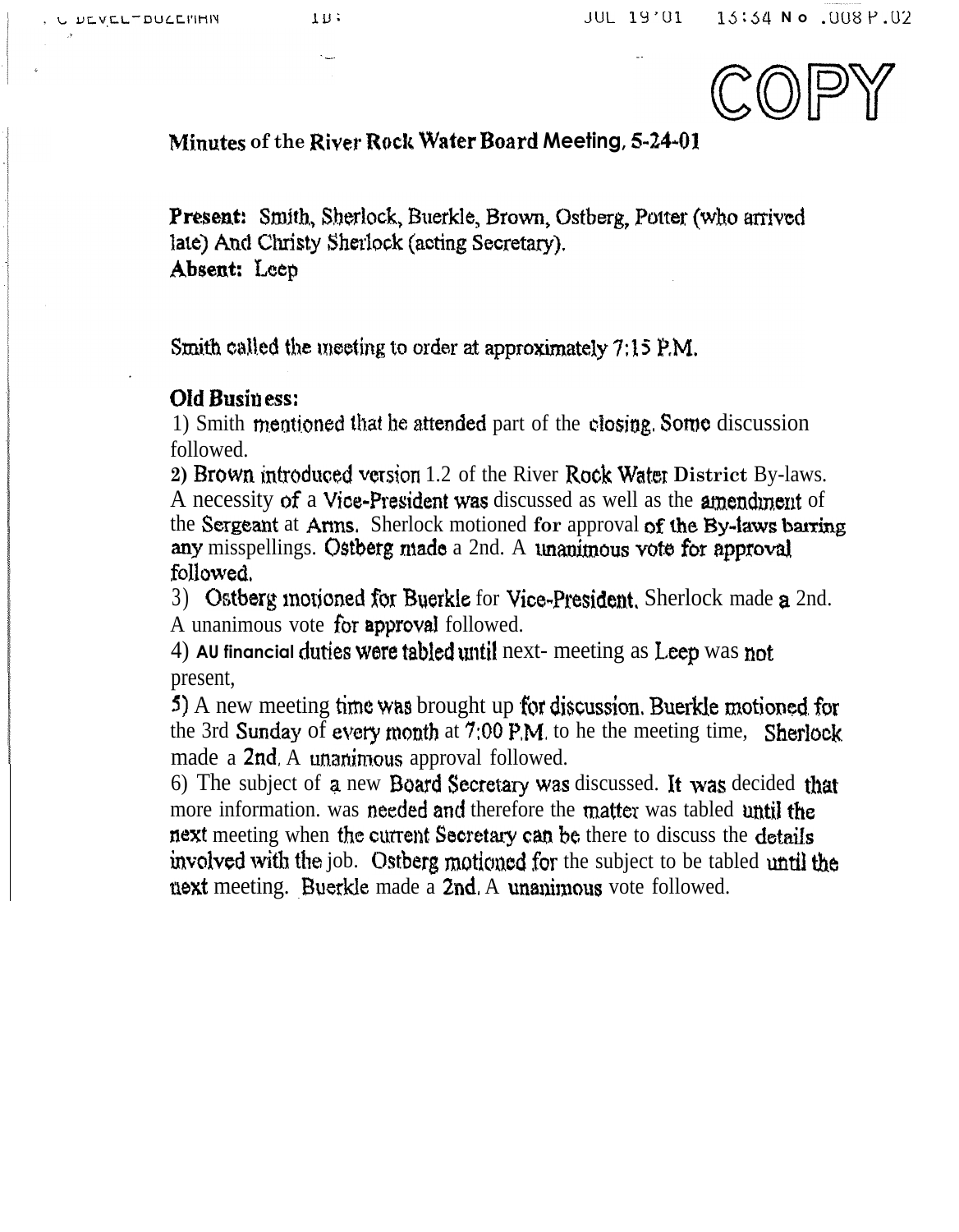# New Business:

1) Ostberg opened discussion for a possible River Rock Website. He looked into having the site listed as r.r.community.com. He also volunteered his personal services and p.c. to set things up. The cost for use of materials is \$85/mo. Discussion followed. Buerkle questioned the return on investment. Potter suggested sharing the costs and site with the Homeowners Association after it's established. More discussion ensued regarding going ahead and getting the domain and whether it should be .com or .org. Smith told Ostberg to do further research for the next meeting. Sherlock offered to assist and Potter will find out what other communities are doing.

2) Discussion occurred on the possibility of investing the finances (approx. \$427,000) into a money market to promote better growth. The FDIC only insures for \$125,000 so it might be better to diversify conservatively.

Sherlock motioned and the meeting was adjourned at approx. 7:50 P.M. The next meeting is scheduled for June 24th, as the 3rd Sunday in June is Father's Day.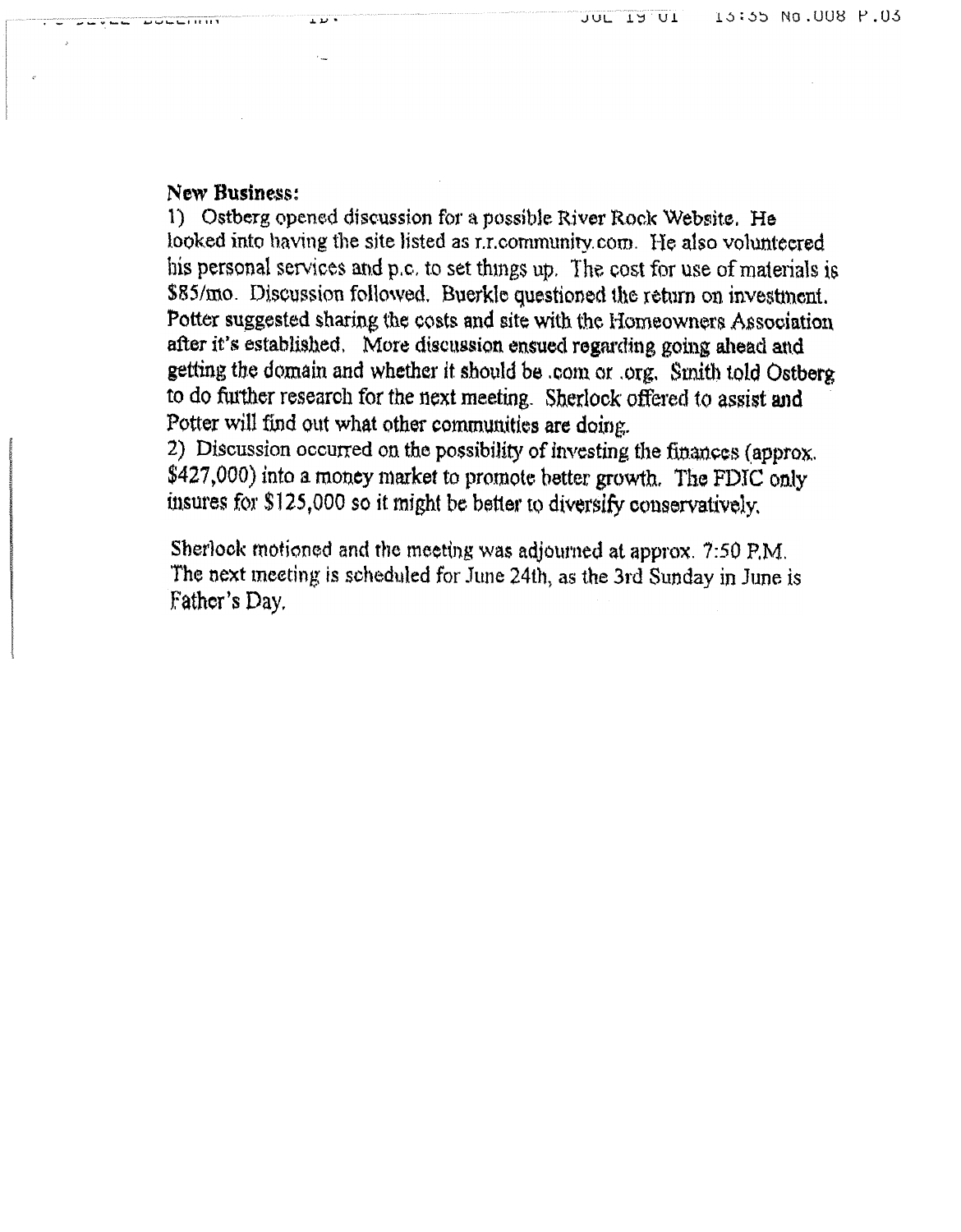

# RIVER ROCK COUNTY WATER AND SEWER DISTRICT Board of Directors SPECIAL MEETING May 3,200l

A special meeting of the River Rock County Water and Sewer District was held at 8:OO PM on May 3,2001 at the Blower Building at 265 North River Rock Road, Belgrade, Montana.

The meeting was catled to order by Board Prcsidcnt, James Smith. Board members in attendance were: Rich Sherlock, Sharold Buerkle, Mike Potter, and Alex Ostberg. Others in Attendance: John Brown, Joby Sabol, Barbara Campbell, Jason Leep, Anna Miller, and Tom Clinton.

As a special meeting, there was not a reading of the minutes of the **previous** meeting or a review of the claims.

President James Smith proceed to agenda item #I : A resolution approving rates and charges for the water and sewer systems. Following a short discussion Jim made a motion to adopt Resolution #6-200 1, Rich Sherlock gave a second, the motion passed by unanimous vote.

Agenda item #2: An Ordinance approving Rules and Regulations Governing Water and Wastewater Service. Following a short discussion Jim made a motion to adopt Ordinance #A-200 I, Alex Ostberg gave a second, the motion passed by unanimous vote.

The Board was reminded that the next regular meeting will be held on May 24,200 1 at 7 PM in the Blower Building. With no further business the meeting was adjourned.

Minutes for Record as Approved:

James Smith, President

Attes

Campbell, Acting Secretary/Treasurer Barb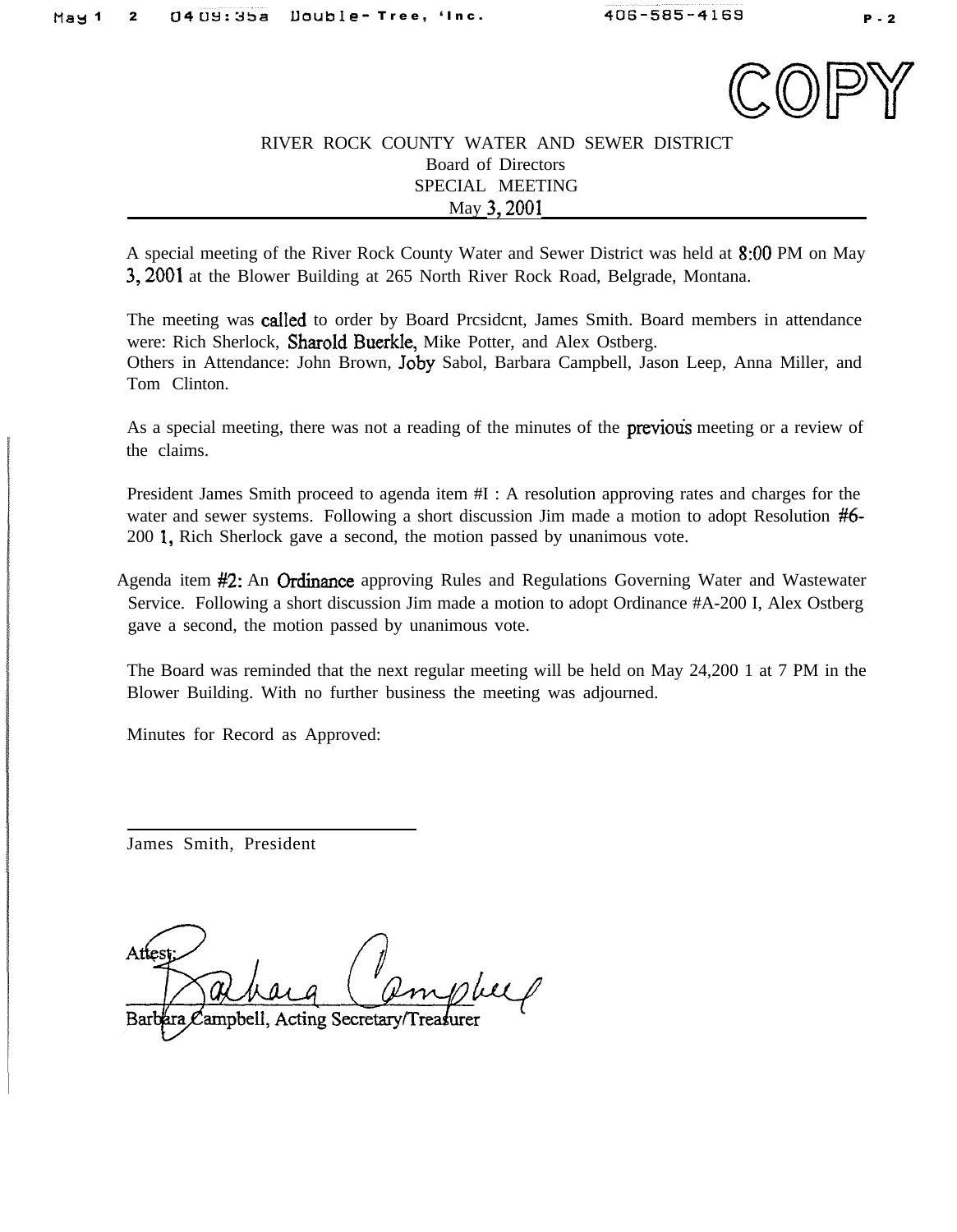

## RIVER ROCK COUNTY WATER AND SEWER DISTRICT Board of Directors

## MEETING April IS,2001

# **MINUTES**

. .

## $\blacksquare$  **ORGANIZATION**

.-

The first meeting of the River Rock County Water and Sewer District was held April 18,200 I at the Wastewater Facility Blower Building located at 265 North River Rock Road. The meeting commenced at 7:00 PM.

Directors in Attendance: James (Jim) Smith, Rich Sherlock, Sharold Buerkle; Directors Absent: Mike Potter, Alex Berg

Others in Attendance: John Brown, Joby Sabol, Barbara Campbell

- **If** John Brown, **Acting Attorney** for the District started the meeting by giving a general overview of the election held on April 11, 2001 and a general description of the functions of a District Board. A letter from absent Director, Mike Potter, was reviewed.
- I Selection of President: Following a brief discussion of the role and responsibilities of the Board President, a motion was made by Sharold Buerkle nominating James Smith Selection of Fresident. For owing a oner discussion of the fore and responsibilities of<br>the Board President, a motion was made by Sharold Buerkle nominating James Smith<br>for President. The motion received a second from Rich unanimous vote,
- Acting Secretary/Treasurer: Motion by James Smith to appoint Barbara Campbell as acting Secretary/Treasurer, second by Rich Sherlock Motion carried by unanimous vote. Mrs. Campbell will provide those services to the Board on a temporary basis through the summer or **until such** time as the Board is able to hire a permanent replacement. There will not be a fee for her services.
- Legal Counsel: The District's need for legal representation was discussed. John Bown with Cok, Wheat, Brow, and McGarry, has been representing the District's interests prior to **formation** of the district and the **first** meeting of the Board. He indicated the cost for past services and services required through the closing set for May 3, 2001 will be paid at closing from Bond Proceeds due the seller. In the event of an overpayment, there will be a credit to the District.

John Brown estimated the District's legal needs after the acquisition of the water and sewer systems is **complete** at \$500/year. The hourly rate for his firm is \$150/hour. A motion was made by James Smith to retain Cok, Wheat, Brown, and McGarry as legal counsel for the District, second by **Sharold Buerkle**. Motion **carried** by unanimous vote.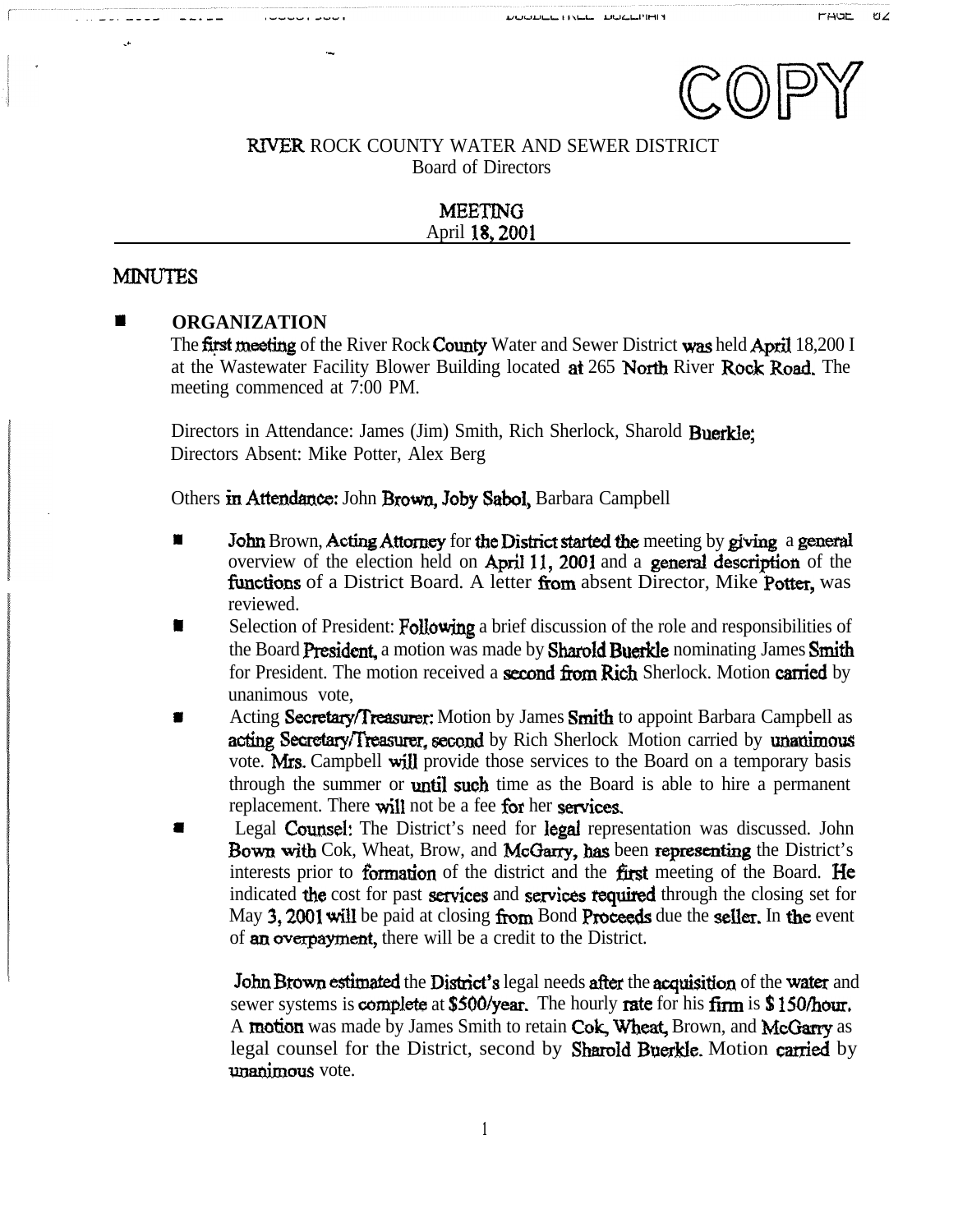**n Regular meeting** times and **place were discussed. Three meeting dates** and the public hearing date for establishing rates and charges were set. (motion by James  $\overline{\text{Smith}}$ , second by **Sharold Buerkle**, unanimous vote in favor)

| April 25, 2001                                                                      | <b>board</b> meeting | 7:00 PM | <b>BlowerBuilding</b> |  |  |
|-------------------------------------------------------------------------------------|----------------------|---------|-----------------------|--|--|
| May 3, 2001                                                                         | public hearing       | 7:00 PM | <b>BlowerBuilding</b> |  |  |
| (if <b>crowd</b> size exceeds space the <b>hearing will be</b> moved to the school) |                      |         |                       |  |  |
| May 3, 2001                                                                         | <b>board</b> meeting | 7:00 PM | <b>BlowerBuilding</b> |  |  |
| May 24, 2001                                                                        | board meeting        | 7:00 PM | <b>BlowerBuilding</b> |  |  |

After the May 24, 2001 meeting, pending full board approval, meeting times will be at  $7:00$  PM on the 3rd Thursday of each month in the Blower Building.

 $\approx$  Director Terms: As provided for by Montana statutes, director terms were determined by lot..

| Sharold Buerkle    | 4 year term |
|--------------------|-------------|
| <b>Jim</b> Smith   | 4 year term |
| Rich Sherlock      | 2 year term |
| <b>Mike Potter</b> | 2 year term |
| Alex Ostberg       | 2 year term |

Sharold moved that the term for the office of President be one year, Jim second, motion carried by unanimous vote.

**II** Director Compensation: John Brown explained the statutory provisions for director compensation. Rich Sherlock made a motion to set the director compensation at the maximum amount stated in the law which is  $$80/m$  onth. A second was given by Jim, motion carried by unanimous vote. As per Mike Potter's letter to the Board, he will donate his monthly compensation to a fund for board refreshments.

## **ADOPTION OF RESOLUTION setting forth BY-LAWS**

John Brown **presented** the District By-Laws as prepared. **Sharold** moved to adopt the BY-Laws, Jim second. An amendment to the motion was made by Rich to modify the language in Article VI (2) to indicate the Board of Directors has final say in hiring and firing of all personnel, and Article VIII to provide a simple majority to amend the By-Laws rather that the 3/5ths cited. Amended motion passed by unanimous vote.

# **II ADOPTION OF RESOLUTION relating lo the ACQUISITION of the RIVER ROCK WATER AND SEWER SYSTEMS**

**I** Barbara **Campbell** gave the board a summary **overview** of the process by which the acquisition has developed. The ensuing discussion covered related documents, rates, purchase price, and the State of Montana's role. A motion was made by Rich Sherlock to Adopt the Resolution as presented. Sharold Buerkle second. Motion carried by **unanimous** vote,